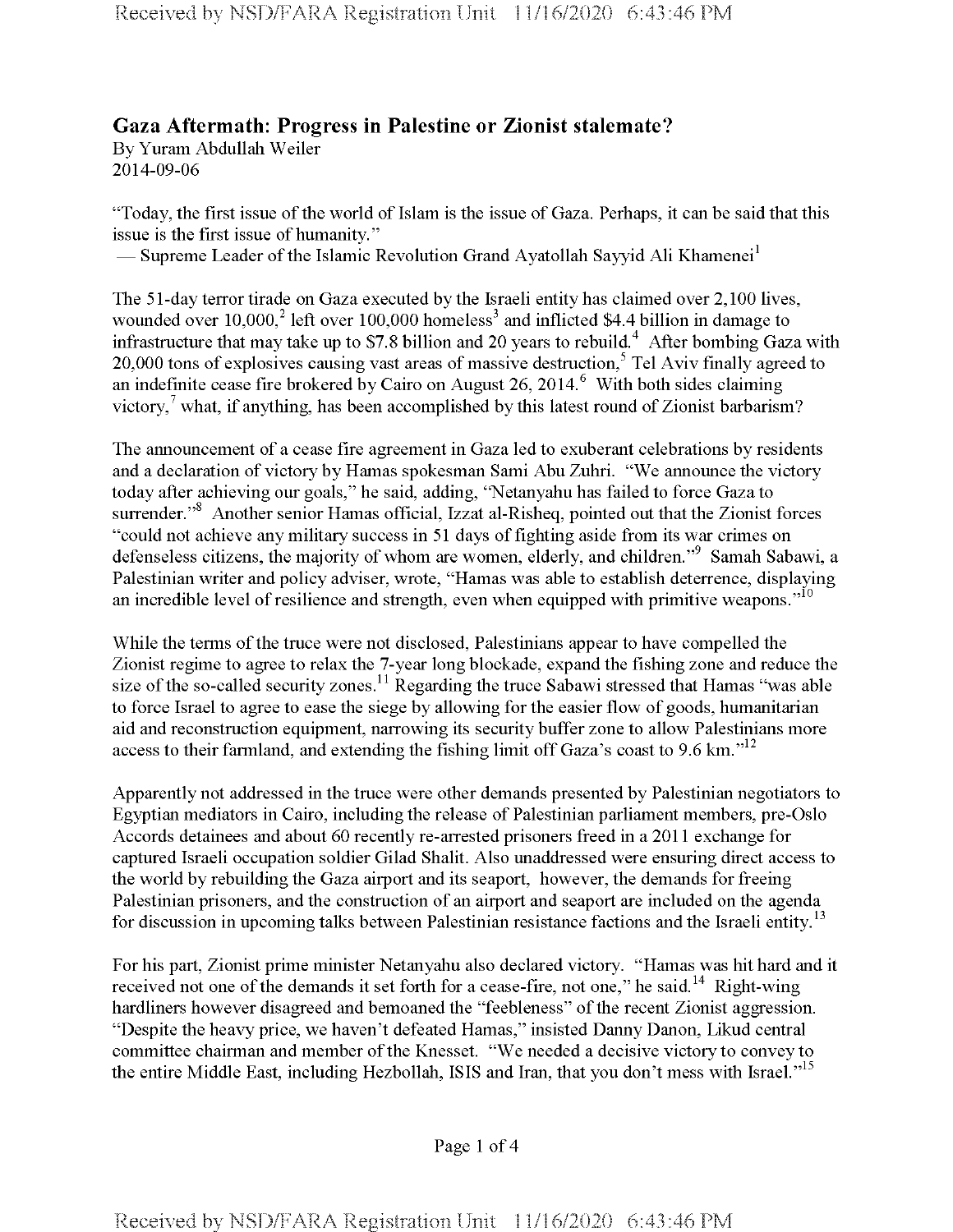Having failed to achieve his goal to defeat Hamas, Netanyahu blamed threats posed by ISIL and Al-Qaeda as the reason for cutting short the crusade. "We fought for 50 days and we could have fought for 500 days," he said with characteristic braggadocio, "But we are in a situation where the Islamic State is at the gates of Jordan, Al-Qaeda is in the Golan and Hezbollah is at the border with Lebanon."<sup>16</sup> Unconvinced, Zionist foreign minister Avigdor Lieberman replied, "So long as Hamas controls Gaza, Israeli citizens cannot be guaranteed security, and reaching a diplomatic arrangement is impossible."<sup>17</sup> No mention is made, of course, of the ongoing Zionist land grabs, housing demolitions, the apartheid wall and arbitrary detention of Palestinians,<sup>18</sup> as being contributory factors to the impasse.

Yiftah Curiel, the Israeli embassy spokesman in London, concurring with Lieberman on who is to blame for the standoff, wrote that "Hamas today is the single greatest obstacle to the prosperity of Gaza, and in the longer run, to a peace agreement."<sup>19</sup> However, Nathan Thrall, a senior analyst at the International Crisis Group, disagreed over the cause of the recurrent conflict and wrote, "[T]he most immediate cause of this latest war has been ignored: Israel and much of the international community placed a prohibitive set of obstacles in the way of the Palestinian 'national consensus' government that was formed in early June."<sup>20</sup> And it is precisely the threat of a Palestinian consensus government that prompted Netanyahu to find an excuse to launch another bloody campaign against Gaza.

Executive Director ofthe Israel Institute Ariel Ilan Roth implied that Hamas has emerged victorious, and that the Gaza stalemate cannot be maintained, since, according to him, Hamas has "shattered the necessary illusion for Israelis that a political stalemate with the Palestinians is cost-free for Israel." Additionally, the Zionist onslaught "has also raised the profile of the Palestinian cause and reinforced the perception that the Palestinians are weak victims standing against a powerful aggressor." The latter, suggested Roth, may lead to increased pressure on the Israeli entity "by politicians and certainly by social movements whose objective is to isolate Israel politically and damage it through economic boycotts." Oddly enough, Roth remarked that the Iron Dome missile system acted as a strategic deficit, since it made covering news within the Israeli entity "boring for outside journalists."<sup>21</sup>

There are signs of tangible progress for Palestinians arising from the human tragedy of this latest Zionist-imposed war on Gaza. The United Nations has formed a commission to inquire into human rights violations and war crimes committed "with a view to avoiding and ending impunity and ensuring that those responsible are held accountable." $^{22}$  In addition, a group of senior British lawyers and law professors have written a letter urging the International Criminal Court in The Hague to launch an investigation into war crimes perpetrated in Gaza. The letter emphasized that the investigation "would bring about an end to the impunity which has prevailed in the region to date." $2^{23}$ 

Professor William Schabas, chair of the commission, explained that the findings of this panel, unlike the Goldstone inquiry, may yield a huge victory for Palestinians. "The big difference this time, compared to what the inquiry that was done five years ago about Operation Cast Lead, is that the International Criminal Court is sitting in the wings," he explained. This means that ifthe commission finds evidence of war crimes, the information will be handed over to The Hague for prosecution,<sup>24</sup> something the U.S., its European allies and the Israeli entity are already working

Page 2 of 4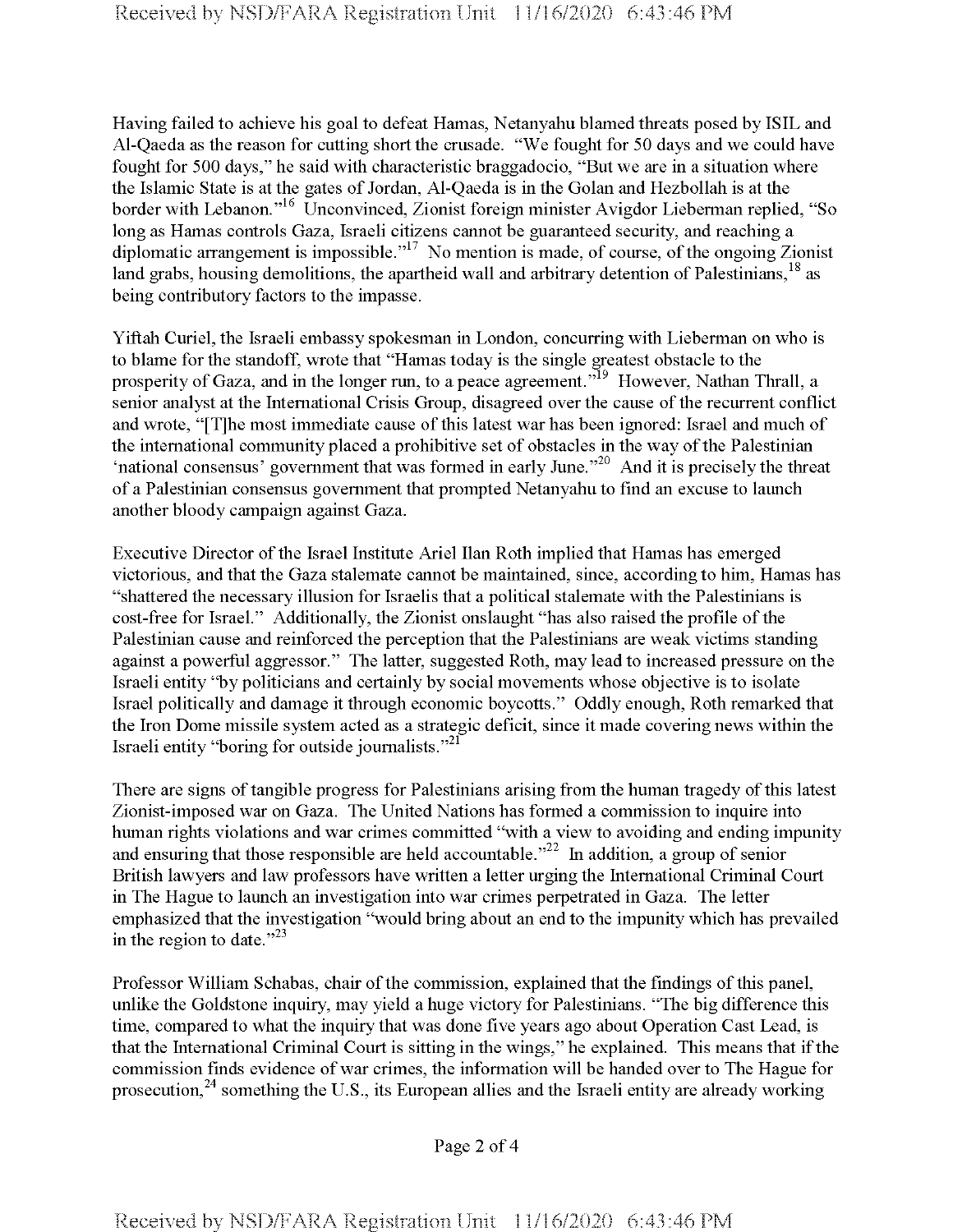feverishly to prevent due to the far-reaching implications, which would not only involve the Zionist regime's crimes in Gaza, but also illegal settlement activity in the Occupied West Bank.<sup>25</sup>

After urging that humanitarian assistance be expedited to Gaza, Secretary of State John Kerry stated that the U.S. is ready to begin a "major reconstruction initiative, with appropriate measures in place to ensure that this is for the benefit of the civilian population in Gaza, not Hamas."<sup>26</sup> But as desperately as Washington and Tel Aviv wish otherwise, ignoring the resistance movement will not make it go away. "Hamas cannot be wished away, nor will it cooperate in its own demise," former president Jimmy Carter<sup>27</sup> stated, and postwar polls in Palestine show him to be correct.

Indeed, some 94 percent of Palestinians in the West Bank and Gaza are satisfied with Hamas' military performance in confronting Israeli occupation forces. Moreover, if an election were held in Palestine today, Hamas leader Ismail Haniyeh would win with 61 percent of the vote while "President" Mahmoud Abbas would only receive 32 percent. More telling perhaps is that an overwhelming majority of Palestinians in the West Bank want to transfer "Hamas' way" into their area. Clearly, with only 3 percent feeling that the Israeli entity "won," the Zionist aggression has only served to unite Palestinians behind the Islamic Resistance Movement.<sup>28</sup>

While Gaza remains the first issue in the world of Islam, and should be elevated to the first issue ofhumanity, Palestinians have emerged remarkably triumphant from this latest U.S.-backed confrontation with the only nuclear-armed power in the Middle East, and by uniting behind Hamas, they have broken the Zionist stalemate.

## Endnotes

<sup>8</sup> Harriet Sherwood and Hazem Balousha, ibid.

Page 3 of 4

<sup>&</sup>lt;sup>1</sup> Ayatollah Sayyid Ali Khamenei, "Supreme Leader's Sermons at Eid ul-Fitr Prayers," Center for Preserving and *Publishing the Works ofGrandAyatollah SayyidAliKhamenei* July 29, 2014, accessed September 5, 2014, http://english.khamenei.ir//index.php?option=com\_content&task=view&id=1938&Itemid=4.

<sup>2</sup> "Statistics: Victims ofthe Israeli Offensive on Gaza since 08 July 2014," *Palestinian Centrefor Human Rights,* August 27, 2014, accessed September 5, 2014,

http://www.pchrgaza.org/portal/en/index.php?option=com\_content&view=article&id=10491:statistics-victims-ofthe-israeli-offensive-on-gaza-since-08-iulv-2014&catid=145:in-focus

<sup>3</sup> "UNRWA research teams to begin work Sunday in Gaza," *Ma 'an News Agency,* September 3, 2014, accessed September 5, 2014, http://www.maannews.net/eng/ViewDetails.aspx?ID=725250.

<sup>4</sup> "Report: Rebuilding Gaza to cost \$7.8 billion," *Ma 'an News Agency,* September 5, 2014, accessed September 5, 2014, http://www.maannews.net/eng/ViewDetails.aspx?ID=725551.

<sup>&</sup>lt;sup>5</sup> "Gaza bombed with 20,000 tons of explosives," *Ministry of the Interior*, Palestinian National Authority, August 22, 2014, accessed September 5, 2014, http://www.moi.gov.ps/En/Details.aspx?NID=68571.

<sup>&</sup>lt;sup>6</sup> Harriet Sherwood and Hazem Balousha, "Gaza ceasefire: Israel and Palestinians agree to halt weeks of fighting," Guardian, August 26, 2014, accessed September 5, 2014, http://www.theguardian.com/world/2014/aug/26/gazaceasefire-israel-palestimans-halt-fighting.

<sup>7</sup> Tia Goldenberg and ibrahim Barzak, "Israeli premier, Hamas declare victory in Gaza war," *Associated Press,* Yahoo News, August 27, 2014, accessed September 5, 2014, http://news.yahoo.com/gaza-cease-fire-holds-sidesweigh-gains-053826587.html.

<sup>9</sup> Roi Kais, "Gaza residents celebrate Hamas 'victory' over Israel," *Ynet News,* August 26, 2014, accessed September 5, 2014, http://www.vnetnews.eom/artides/0.7340.L-4564444.00.html.

<sup>&</sup>lt;sup>10</sup> Samah Sabawi, "Who won the war on Gaza?" *Middle East Eye*, August 27, 2014, accessed September 5, 2014, http://middleeasteve.net/columns/who-won-war-gaza-1246509440.